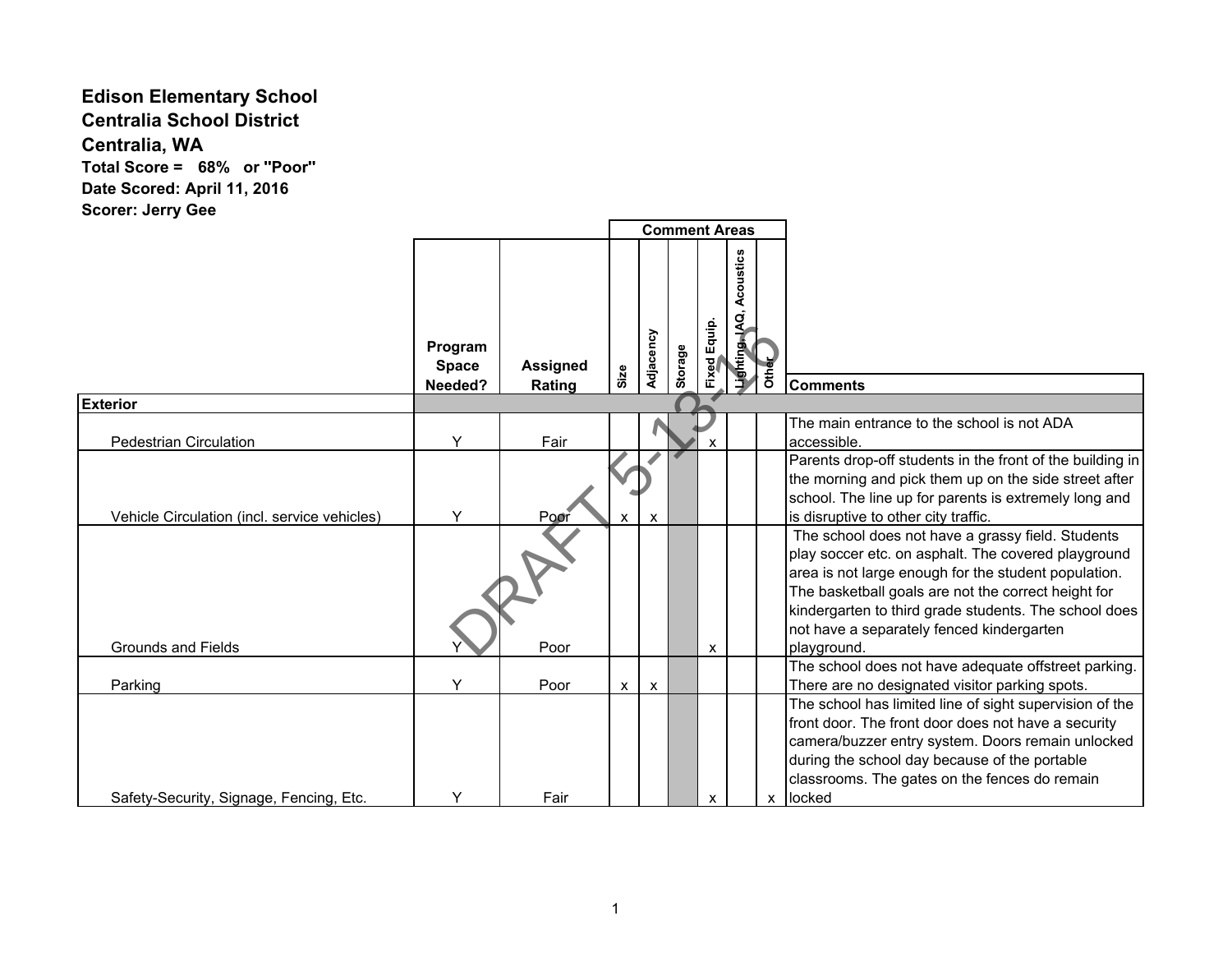|                                             |                                    |                           | <b>Comment Areas</b> |           |         |              |                             |       |                                                                            |
|---------------------------------------------|------------------------------------|---------------------------|----------------------|-----------|---------|--------------|-----------------------------|-------|----------------------------------------------------------------------------|
|                                             | Program<br><b>Space</b><br>Needed? | <b>Assigned</b><br>Rating | Size                 | Adjacency | Storage | Fixed Equip. | Acoustics<br>Lighting, IAQ, | Other | <b>Comments</b>                                                            |
| Administration                              |                                    |                           |                      |           |         |              |                             |       |                                                                            |
| Administrators                              | Y                                  | Good                      |                      |           |         |              |                             |       |                                                                            |
| Reception-Clerical-Business                 | Y                                  | Good                      |                      |           |         |              |                             |       |                                                                            |
| Discipline (Security, Detention, ISS, etc.) | N                                  |                           |                      |           |         |              |                             |       |                                                                            |
| <b>Administrative Support</b>               | Y                                  | Good                      |                      |           |         |              |                             |       |                                                                            |
|                                             |                                    |                           |                      |           |         |              |                             |       |                                                                            |
| <b>Student Services</b>                     |                                    |                           |                      |           |         |              |                             |       |                                                                            |
| Counselor, SW Offices                       | Υ                                  | Fair                      | $\pmb{\mathsf{X}}$   |           |         |              |                             |       | The school does not have an adequate reception<br>area or conference room. |
| <b>Clinic and Restroom</b>                  | Y<br>$\vee$                        | Good                      |                      |           |         |              |                             |       |                                                                            |
| <b>Student Services Support</b>             |                                    | Good                      |                      |           |         |              |                             |       |                                                                            |
| <b>Staff Support</b>                        |                                    |                           |                      |           |         |              |                             |       |                                                                            |
| <b>Staff Workrooms</b>                      | Y                                  | Good                      |                      |           |         |              |                             |       |                                                                            |
| <b>Staff Lounge</b>                         | Y                                  | Good                      |                      |           |         |              |                             |       |                                                                            |
| <b>Staff Restrooms</b>                      | Y                                  | Good                      |                      |           |         |              |                             |       |                                                                            |
| <b>Staff Support</b>                        | Y                                  | Fair                      |                      |           | X       |              |                             |       | Some equipment and teaching materials are stored in<br>the hallways.       |
|                                             |                                    |                           |                      |           |         |              |                             |       |                                                                            |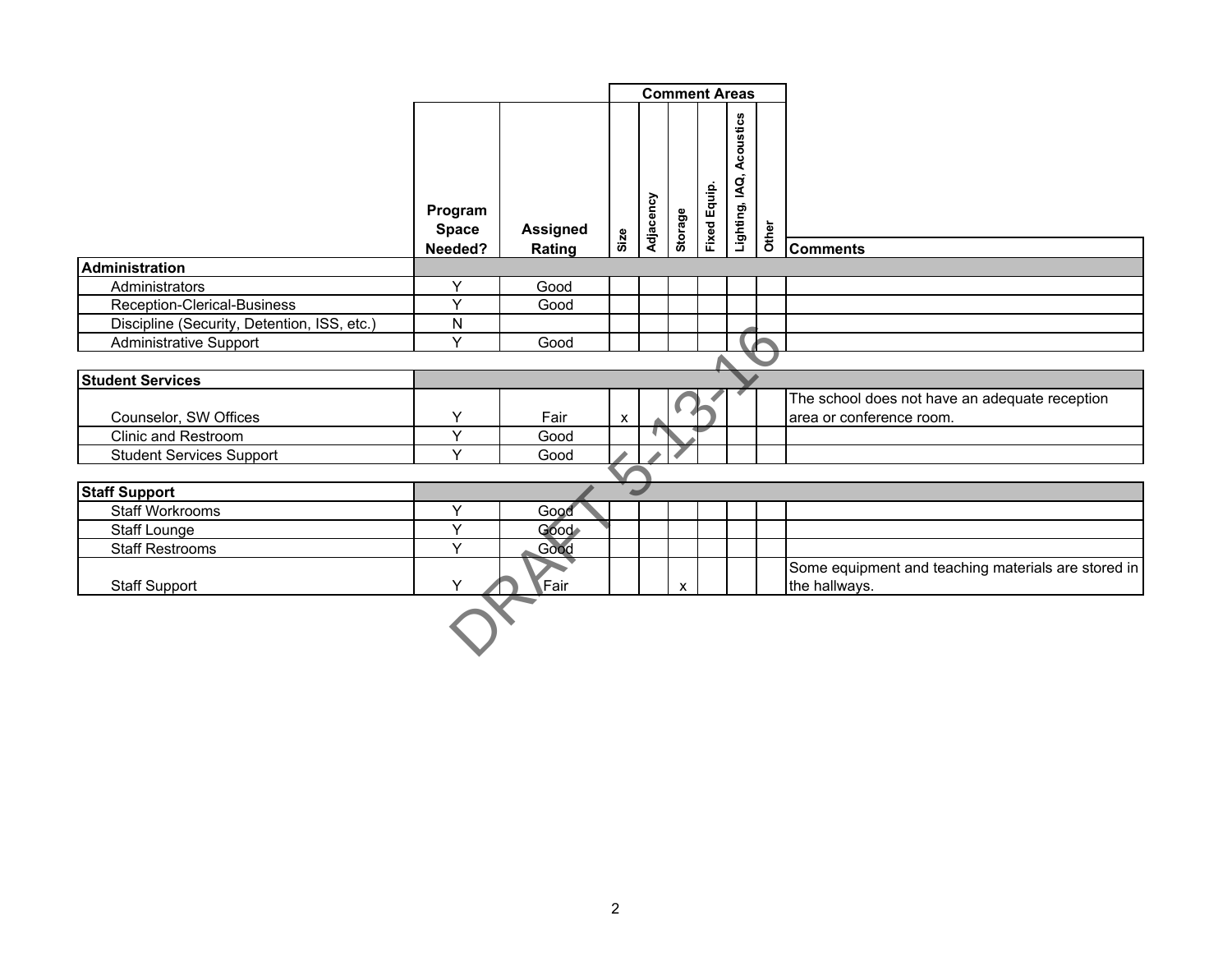| <b>Comment Areas</b>                                  |       |                         |
|-------------------------------------------------------|-------|-------------------------|
| Acoustics<br>IAQ,<br>Equip.<br>Adjacency<br>Lighting, |       | Program                 |
| Storage<br>Fixed<br><b>Assigned</b><br>Size<br>Rating | Other | <b>Space</b><br>Needed? |

| <b>Food Services</b>                        |              |                |   |   |   |              |              |                                                                    |
|---------------------------------------------|--------------|----------------|---|---|---|--------------|--------------|--------------------------------------------------------------------|
|                                             |              |                |   |   |   |              |              | The kitchen is a heat and serve only kitchen. It is                |
| Food Preparation                            | Υ            | Fair           |   |   | X |              | $\mathbf{x}$ | small in size                                                      |
|                                             |              |                |   |   |   |              |              | The cafeteria shares space with the PE program in                  |
|                                             |              |                |   |   |   |              |              | the multipurpose room and reduces the school's                     |
| Cafeteria                                   | Y            | Unsatisfactory | X |   | X |              |              | ability to fully implement the PE program.                         |
|                                             |              |                |   |   |   |              |              | The dishwashing area is not separated from the food                |
| Dishwashing-Scullery                        | $\checkmark$ | Fair           |   | X |   |              | X            | preparation area.                                                  |
|                                             |              |                |   |   |   |              |              | The kitchen area does not have adequate dry                        |
| Food Storage (Freezer, Cooler, Dry Storage) | $\checkmark$ | Fair           |   |   |   |              |              | storage.                                                           |
|                                             |              |                |   |   |   |              |              | The kitchen staff do not have an office, changing                  |
| <b>Food Services Support</b>                | $\checkmark$ | Poor           |   |   | X | $\mathbf{x}$ | X            | area, or lockers. Table storage is insufficient.                   |
|                                             |              |                |   |   |   |              |              |                                                                    |
| lCustodial-Maintenance                      |              |                |   |   |   |              |              |                                                                    |
| Custodial/Maintenance                       |              | Good           |   |   |   |              |              |                                                                    |
|                                             |              |                |   |   |   |              |              | The school does not have an adequate number of                     |
| <b>Restrooms and Corridors</b>              |              | ⊾Fair          |   |   |   | X            |              | toilets for the student population.                                |
| Custodial-Maintenance Support               |              | Good           |   |   |   |              |              |                                                                    |
|                                             |              |                |   |   |   |              |              |                                                                    |
|                                             |              |                |   |   |   |              |              | The general classrooms range in size. Most of them                 |
|                                             |              |                |   |   |   |              |              | are approximately 850 ft. <sup>2</sup> . There are four classrooms |
|                                             |              |                |   |   |   |              |              | that are located in portables. Some of the classrooms              |
|                                             |              |                |   |   |   |              |              | have paint peeling on the walls which does not                     |
| <b>General Classrooms</b>                   | $\checkmark$ | Fair           | X |   | X |              |              | provide a stimulating educational environment.                     |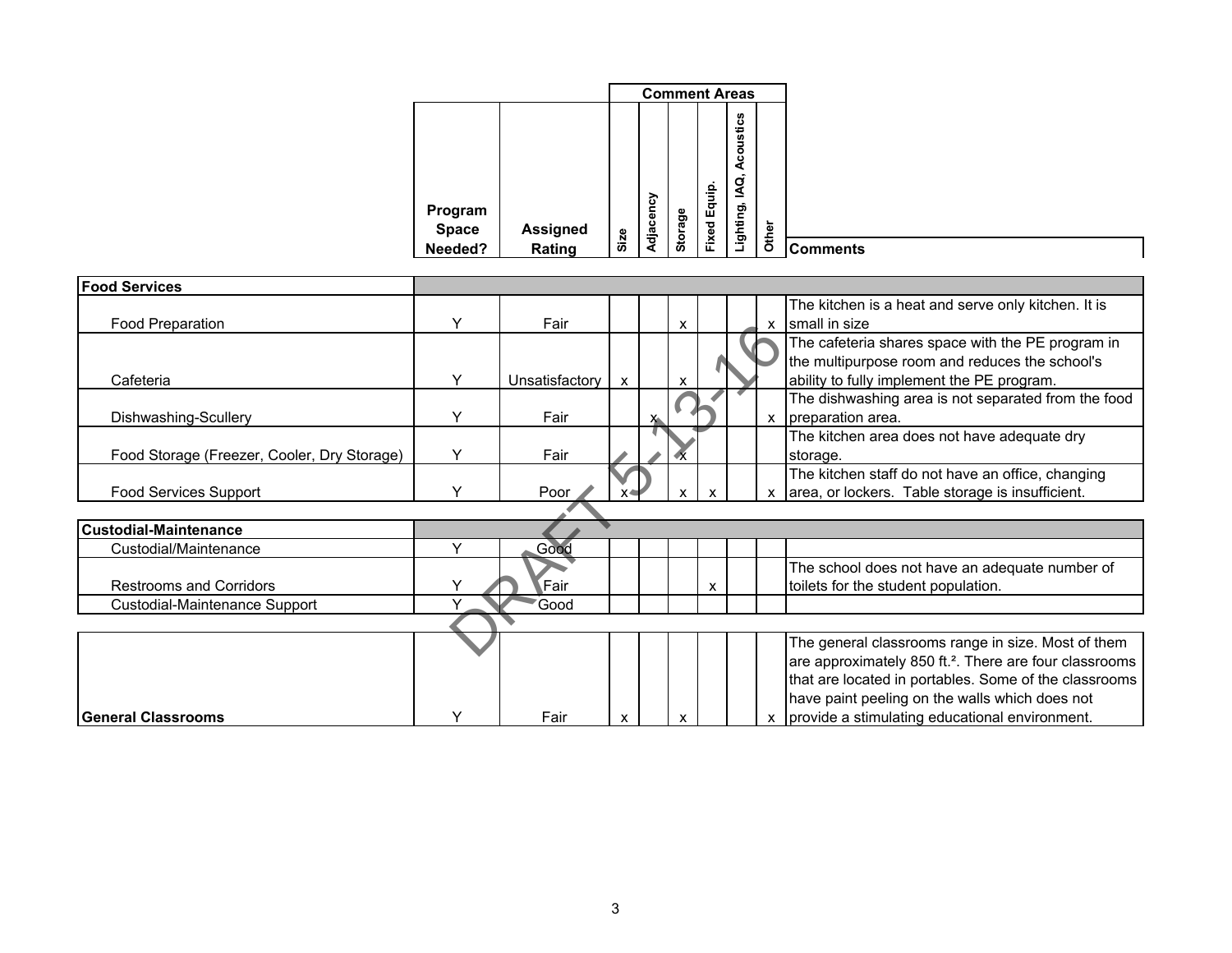|                                     |                                    |                           | <b>Comment Areas</b> |           |                           |                           |                             |       |                                                                                                                                                                                                                       |
|-------------------------------------|------------------------------------|---------------------------|----------------------|-----------|---------------------------|---------------------------|-----------------------------|-------|-----------------------------------------------------------------------------------------------------------------------------------------------------------------------------------------------------------------------|
|                                     | Program<br><b>Space</b><br>Needed? | <b>Assigned</b><br>Rating | Size                 | Adjacency | Storage                   | Fixed Equip.              | Acoustics<br>Lighting, IAQ, | Other | <b>Comments</b>                                                                                                                                                                                                       |
| Early Childhood/Kindergarten        |                                    |                           |                      |           |                           |                           |                             |       |                                                                                                                                                                                                                       |
| Early Childhood Classrooms          | Y                                  | Fair                      | X                    |           | $\mathsf{x}$              | $\boldsymbol{\mathsf{x}}$ |                             |       | The kindergarten classrooms are approximately 900<br>ft. <sup>2</sup> . They do not have restrooms or adequate storage<br>for supplies and materials.                                                                 |
| Early Childhood Support             | $\vee$                             | Good                      |                      |           |                           |                           |                             |       |                                                                                                                                                                                                                       |
|                                     |                                    |                           |                      |           |                           |                           |                             |       |                                                                                                                                                                                                                       |
| <b>Special Needs</b>                |                                    |                           |                      |           |                           |                           |                             |       |                                                                                                                                                                                                                       |
| Special Education - Resource        | Y                                  | Fair                      | $\pmb{\times}$       |           | $\mathbf{L}_{\mathbf{X}}$ |                           |                             |       | The resource rooms are small for the number of staff<br>and students.                                                                                                                                                 |
| Special Education - Cognitive       | Y                                  | Good                      |                      |           | X                         |                           | X                           |       | The special education classroom has a large column<br>in the room which makes configuration difficult. It<br>does not have adequate storage for mobility devices<br>and other equipment.                              |
| <b>Special Education - Behavior</b> | N                                  |                           |                      |           |                           |                           |                             |       |                                                                                                                                                                                                                       |
| Title I                             | Y                                  | Fair                      | $\pmb{\mathsf{x}}$   |           | $\mathsf{x}$              |                           |                             |       | The Title 1 room is a small room off of the library. It is<br>not adequate in size.                                                                                                                                   |
| Speech Therapy                      |                                    | Poor                      | $\pmb{\mathsf{X}}$   |           | X                         |                           | X                           |       | The speech therapist is located in a closet which does<br>not have adequate storage. It does not have natural<br>lighting. It is not a stimulating educational<br>environment.                                        |
|                                     |                                    |                           |                      |           |                           |                           |                             |       | The school psychologist shares an office with other                                                                                                                                                                   |
| Psychologist                        | Υ                                  | Fair                      | $\pmb{\mathsf{x}}$   |           | $\pmb{\mathsf{x}}$        |                           |                             |       | staff.                                                                                                                                                                                                                |
| <b>Special Needs Support</b>        | N                                  |                           |                      |           |                           |                           |                             |       |                                                                                                                                                                                                                       |
|                                     |                                    |                           |                      |           |                           |                           |                             |       |                                                                                                                                                                                                                       |
| <b>Physical Education</b>           |                                    |                           |                      |           |                           |                           |                             |       |                                                                                                                                                                                                                       |
| Gymnasium/Multipurpose              | Y                                  | Poor                      | $\pmb{\mathsf{x}}$   |           |                           |                           |                             |       | Physical education is taught in a space that is<br>approximately 2165 ft. <sup>2</sup> . It is separated from the<br>computer lab with an folding wall. Noise infiltration<br>x into the computer lab is significant. |
|                                     |                                    |                           |                      |           |                           |                           |                             |       | The physical education office is located in the storage                                                                                                                                                               |
| <b>Physical Education Support</b>   | Y                                  | Fair                      |                      | X         |                           |                           |                             |       | room.                                                                                                                                                                                                                 |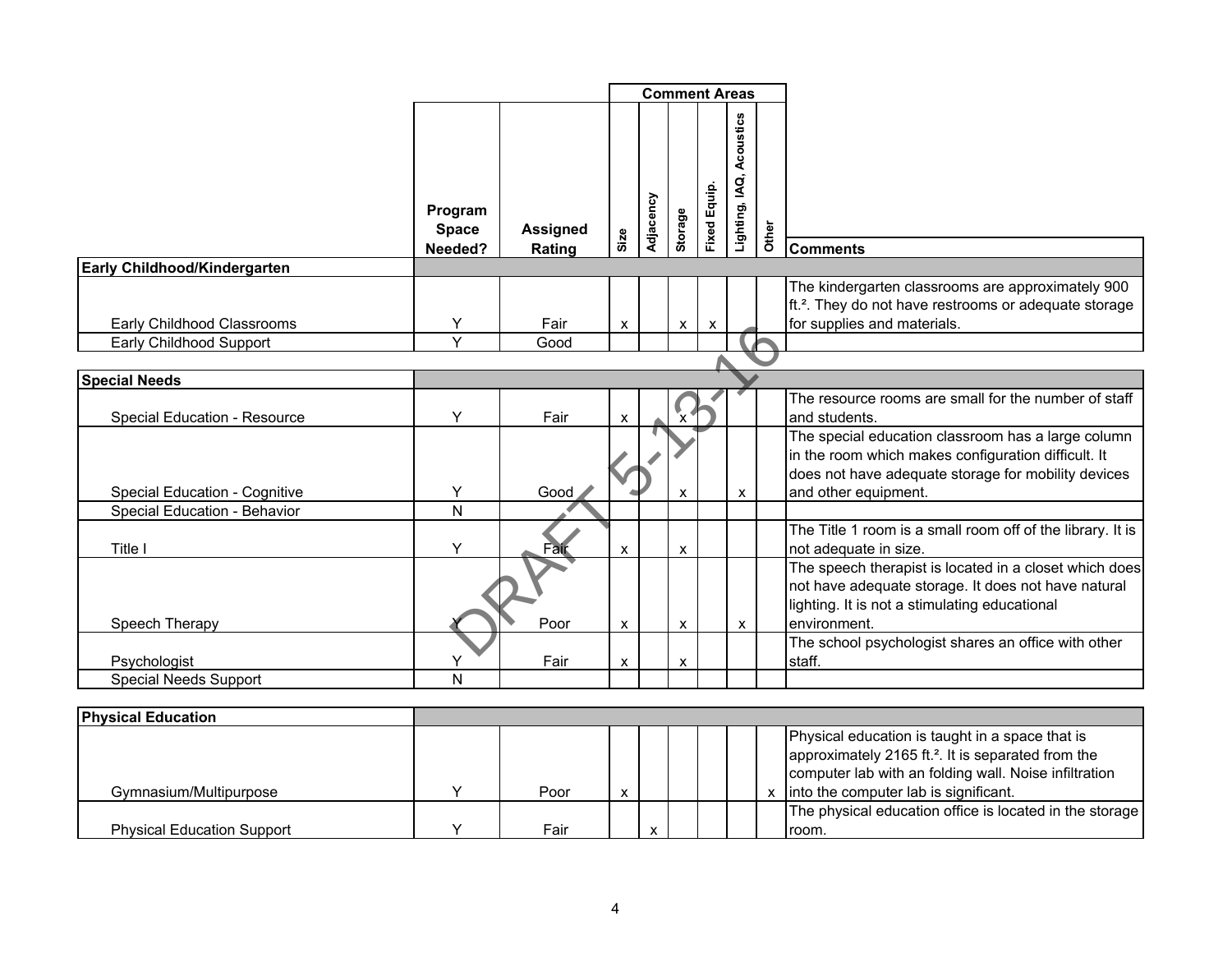|                                                |                                    |                           | <b>Comment Areas</b> |                           |              |                           |                          |       |                                                                                                                                                                                                                                                                                                                                                      |
|------------------------------------------------|------------------------------------|---------------------------|----------------------|---------------------------|--------------|---------------------------|--------------------------|-------|------------------------------------------------------------------------------------------------------------------------------------------------------------------------------------------------------------------------------------------------------------------------------------------------------------------------------------------------------|
|                                                | Program<br><b>Space</b><br>Needed? | <b>Assigned</b><br>Rating | Size                 | Adjacency                 | Storage      | <b>Fixed Equip.</b>       | Lighting, IAQ, Acoustics | Other | <b>Comments</b>                                                                                                                                                                                                                                                                                                                                      |
| <b>Music</b>                                   |                                    |                           |                      |                           |              |                           |                          |       |                                                                                                                                                                                                                                                                                                                                                      |
| Music                                          | Y                                  | Poor                      |                      | $\boldsymbol{\mathsf{x}}$ |              |                           | x                        |       | Music is taught in the cafeteria/gymnasium. Noise into<br>the computer lab from the gym is a major concern.                                                                                                                                                                                                                                          |
| <b>Music Support</b>                           | Υ                                  | Poor                      |                      | $\pmb{\chi}$              | X            |                           |                          |       | There is a small desk in the computer lab for the<br>music teacher. There is not any built in cabinetry for<br>storage of musical instruments or supplies.                                                                                                                                                                                           |
|                                                |                                    |                           |                      |                           |              |                           |                          |       |                                                                                                                                                                                                                                                                                                                                                      |
| Library - Media                                |                                    |                           |                      |                           |              |                           |                          |       |                                                                                                                                                                                                                                                                                                                                                      |
| Library                                        | Y                                  | Good                      |                      |                           |              |                           |                          |       |                                                                                                                                                                                                                                                                                                                                                      |
| <b>Library Support</b>                         | Υ                                  | Fair                      |                      |                           | X            | $\boldsymbol{\mathsf{x}}$ |                          |       | The library does not have adequate storage for books<br>and AV material. The conference room is used to<br>teach literacy. The computer lab is only equipped with<br>three student computers.                                                                                                                                                        |
|                                                |                                    |                           |                      |                           |              |                           |                          |       |                                                                                                                                                                                                                                                                                                                                                      |
| <b>Computer Labs</b>                           |                                    |                           |                      |                           |              |                           |                          |       |                                                                                                                                                                                                                                                                                                                                                      |
| Computer Lab(s)<br><b>Computer Lab Support</b> | Y<br>N                             | Fair                      |                      | X                         | $\mathsf{X}$ | X                         |                          |       | The computer lab is at the far end of the gymnasium<br>and is separated by folding doors. It does not have<br>any built in cabinetry for storage. It is shared with the<br>music teacher and other support staff. The room does<br>not have adequate air-conditioning. Noise between<br>the computer lab and the cafeteria/gymnasium is an<br>issue. |